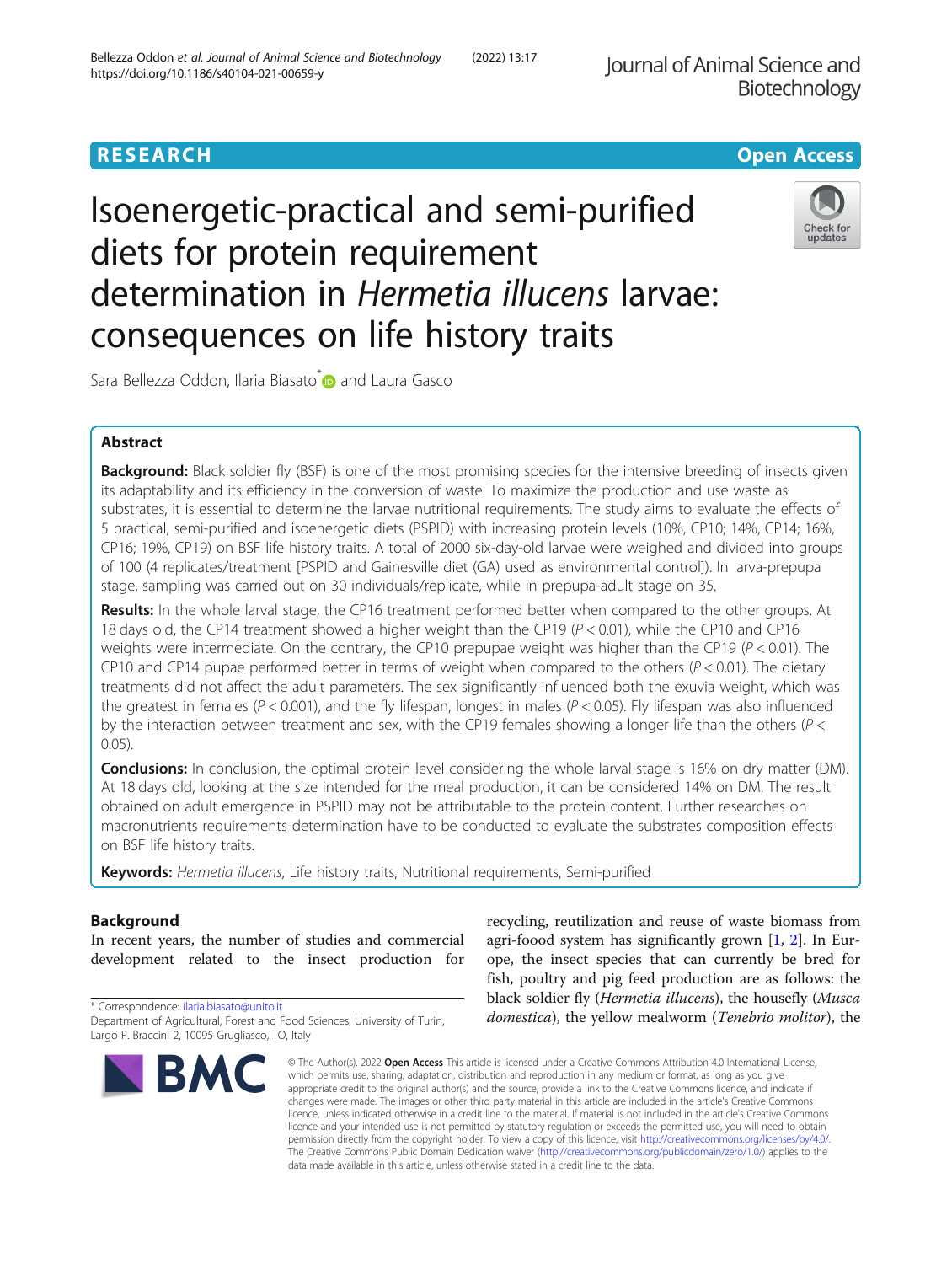lesser mealworm (Alphitobius diaperinus) and three different species of cricket (Acheta domesticus, Gryllodes sigillatus, Gryllus assimilis) (Reg. UE 2021/1372). Among them, the black soldier fly (BSF) is one of the most promising for the intensive breeding, given its adaptability, its efficiency in the conversion of waste, and the simple management of its life cycle compared to the other insect species [[3\]](#page-8-0).

According to scientific publications, the black soldier fly larvae can be fed a wide range of organic materials [[4\]](#page-8-0) such as restaurant waste [\[5](#page-8-0)], vegetable and fruit waste [[6](#page-8-0)], rice straw [\[7](#page-8-0)], poultry manure and human faeces [\[8](#page-8-0)].

The BSF breeding is focused not only on the reutilization of waste materials as feed resources, but also on the maximization of the production (which is the primary goal of the livestock farming). However, these two aspects partially contrast with each other. Indeed, the maximization of the production is generally achieved with a standardized process that is difficult to obtain using only waste as substrates, since they are characterized by a strong seasonality and linkage with the territory. In fact, the produced raw materials (food/feed destination) have an environmental vocation and, consequently, the same applies for the resulting waste. However, unlike the raw materials, in order to respect the circular economy model, the displacement of waste is incoherent.

Therefore, the gap between these two aims needs to be reduced in order to create a sustainable insect farm. To achieve this, it is fundamental to determine the nutritional requirements in larval stage and, in turn, formulate diets that maximize the production using waste. The scientific literature concerning the assessment of BSF larvae dietary macro-element requirements is still very limited. In the last few years, researchers have mainly focused on the evaluation of the effects derived from the interaction of macro-elements, for example protein (P) and carbohydrate (C). In particular, Barragan-Fonseca et al. [[9\]](#page-8-0) have formulated diets with different P:C ratio (10:35, 10:45, 10:55, 17:35, 17:45, 17:55, 24:35, 24:45, 24: 55, respectively) containing chicken feed in a fixed amount and different quantities of starch, casein and cellulose. Furthermore, Cammack and Tomberlin [[10\]](#page-8-0) took into consideration not only the P:C ratio (7:35, 21:21 and 35:7, respectively), but also the association with different moisture percentages. Both the studies revealed that diets containing high amount of carbohydrate increased the development time in black soldier fly larvae. Different protein levels in substrates composed by food by-products have also been reported to influence the BSF larval development, with the fastest growth being observed on the high protein and fat diets (CP: 21.9% of the dry matter [DM]; EE: 9.5% DM) [\[11](#page-8-0)]. Furthermore,

the larval yield and individual pupal weight were the greatest in the diet with the highest carbohydrate content for all the three protein levels (10%, 17% and 24%) [[9\]](#page-8-0).

Apart from investigating the relationship between the different macro-elements, it is also necessary to determine the optimal levels of each individual nutrient for the BSF larvae. The currently available information in other animal species could lay the foundations for pilot studies in insects. Indeed, nutritional needs of the animal species used for zootechnical or experimental purposes have usually been determined by using purified or semipurified diet [[12](#page-8-0)–[15](#page-8-0)]. The purified diet is a feed made out of refined ingredients with precisely defined composition (i.e, starch and casein), while the semi-purified diet contains some natural ingredients in a relatively pure form (nearly 100%) in combination with purified ingredients  $[16]$  $[16]$ . Finally, another type of experimental diet to test new ingredients in feed is the practical diet, which is formulated from natural ingredients as cereal grains, oil seed meals and fish meal [[16](#page-8-0)].

Based on the above-reported background, the present study aims to evaluate the effects of different practical, semi-purified and isoenergetic diets (PSPID) with increasing protein levels on larval development and mortality, and adult parameters.

#### Material and method Experimental diets

In the trial, five different experimental diets were tested: four practical semi-purified and isoenergetic diets with increasing protein levels (10%, CP10; 14%, CP14; 16%, CP16; 19%, CP19), and the standard Gainesville diet (GA) used as environmental control (Table [1](#page-2-0)). To maintain experimental diets isoenergetic, a reduction of lipid was performed by decreasing the corn inclusion. The diets were considered practical and semi-purified since they consist of raw materials derived from cereal production (i.e. corn and rice husk) and semi-purified ingredients (casein and starch). The GA was composed by corn, wheat bran and alfalfa as indicated by Hogsette [[17\]](#page-8-0). The GA treatment was considered as the environmental control in order to exclude the possible effects of both the microclimatic alterations and the handling procedures on the obtained results.

As a first activity, the corn was ground to 2 mm diameter by cutter (CL/5 Fimar, Italy) before being mixed with the semi-purified components (casein and starch), and the obtained mixture was kept at 4 °C. Before being used, the mixture was acclimated for 4 h at 28 °C. Just before the actual usage, the whole rice husk and 116.6 g of water  $(T = 28 \degree C)$  to reach the 70% of moisture were added to the meal ingredients (50 g). The whole rice husk (10% of DM) was included in the formulation and added before the substrate use to prevent an excess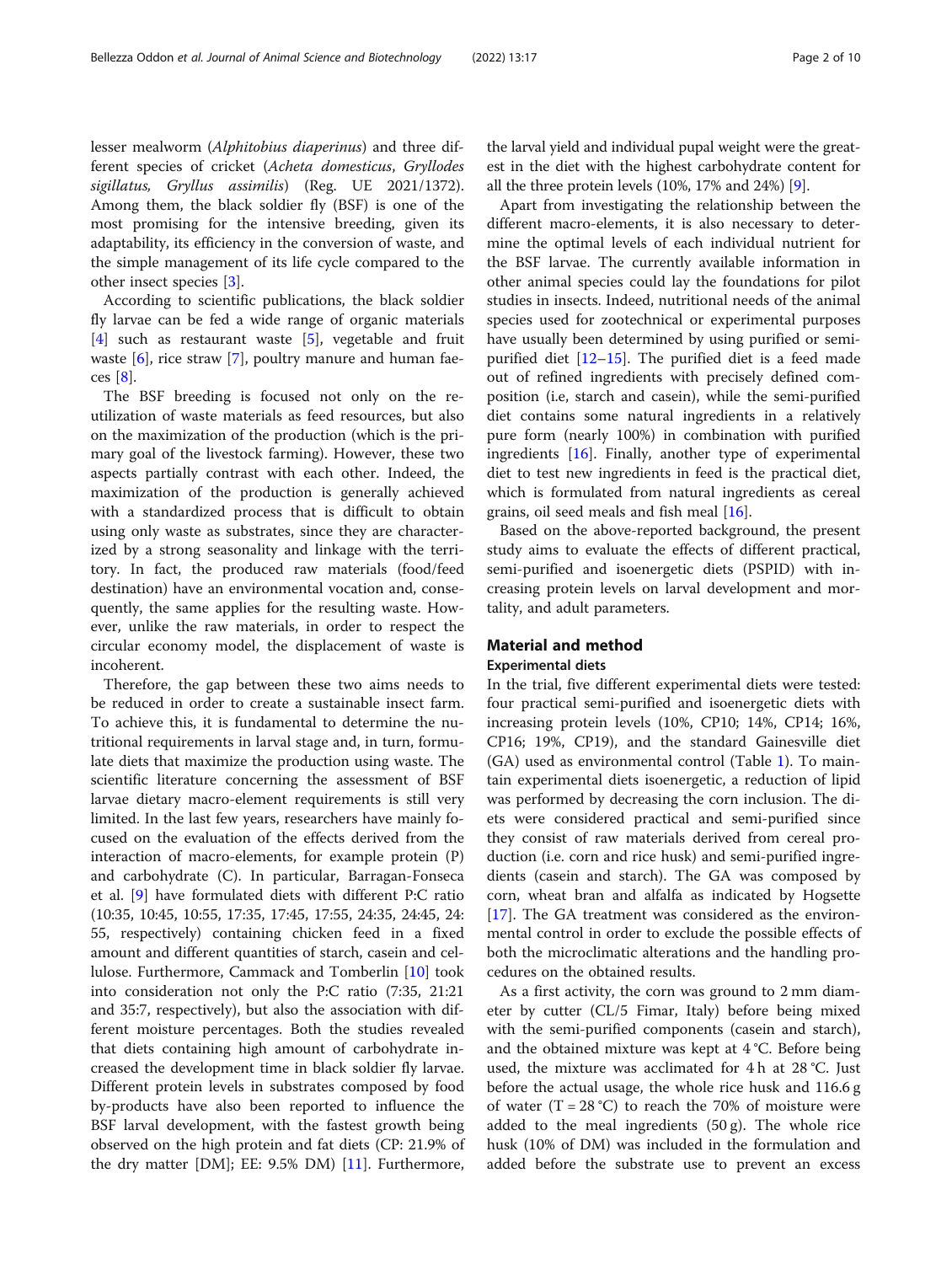| <b>Items</b>                      | <b>CP10</b> | <b>CP14</b> | <b>CP16</b> | <b>CP19</b> | GΑ                       |
|-----------------------------------|-------------|-------------|-------------|-------------|--------------------------|
| Ingredients, g/kg                 |             |             |             |             |                          |
| Whole rice husk                   | 100         | 100         | 100         | 100         |                          |
| Chopped rice husk                 | 237.5       | 311.4       | 374.2       | 410.2       |                          |
| Starch                            | 300         | 230         | 170         | 135         | -                        |
| Casein                            | 62.5        | 96.6        | 130.8       | 164.8       | $\overline{\phantom{0}}$ |
| Corn                              | 300         | 262         | 225         | 190         | 200                      |
| Alfalfa                           |             |             |             |             | 300                      |
| Wheat bran                        |             |             |             |             | 500                      |
| Total                             | 1000        | 1000        | 1000        | 1000        | 1000                     |
| Chemical composition <sup>a</sup> |             |             |             |             |                          |
| <b>DM</b>                         | 87.69       | 89.40       | 89.74       | 90.22       | 88.30                    |
| $CP$ as is                        | 9.97        | 13.95       | 16.54       | 19.42       | 13.55                    |
| EE as is                          | 1.27        | 1.07        | 0.98        | 0.92        | 2.22                     |
| Ash as is                         | 5.00        | 6.40        | 7.48        | 8.29        | 5.79                     |
| aNDFom as is                      | 23.77       | 25.77       | 33.81       | 32.05       | 34.91                    |
| $NSC1$ as is                      | 49.13       | 55.78       | 67.27       | 68.98       | 67.00                    |
| GE, MJ/kg as is                   | 15.95       | 16.03       | 16.20       | 16.32       | 16.09                    |

<span id="page-2-0"></span>Table 1 Ingredients (g/kg as is), chemical composition (g/100 g as is, unless otherwise stated), and gross energy (MJ/kg as is) of the five experimental diets

Legend: CP10 10% CP diet, CP14 14% CP diet, CP16 16% CP diet, CP19 19% CP diet, GA Gainesville diet. DM dry matter, CP crude protein, EE ether extract, GE gross energy, aNDFom amylase neutral detergent fiber organic matter, NSC non-structural carbohydrates.

<sup>a</sup>Values are reported as mean of duplicate analyses

 ${}^{1}$ Calculated as 100 - [(100 - DM) + CP + EE + Ash + aNDFom]

substrate cohesiveness. A sample of each substrate was frozen at − 20 °C for the chemical analysis.

#### Chemical analyses

To properly formulate isoenergetic diets with increasing protein levels, before the diet formulation all the raw materials were chemically analysed. In particular, the dry matter (DM; AOAC #934.01), the crude protein (CP; AOAC #984.13; conversion factor  $N \times 6.25$ ) and the ash (AOAC #942.05) were determined by the International AOAC [\[18\]](#page-8-0), the ether extract (EE; AOAC #2003.05) by the International AOAC [[19\]](#page-8-0) and the amylase neutral detergent fiber organic matter (aNDFom) by Mertens [[20\]](#page-8-0). The NSC was calculated using the following formula:

 $NSC = 100 - [(100 - DM) + CP + EE + Ash + aNDFom].$ 

The gross energy was analysed using an adiabatic calorimetric bomb (C7000; IKA, Staufen, Germany). Moreover, after the substrate preparation, a sample of each dietary treatment was analysed with the same procedures listed above to control the accuracy of the substrate formulation.

#### Larval stage

The experiment was performed using the BSF colony established at the Experimental Facility of the Department of Agricultural, Forest and Food Sciences (University of Turin). Collected BSF eggs were incubated and the 1-day-old larvae were harvested and fed the GA until the beginning of the trial.

A total of 2000 six-day-old larvae were weighed (pool of 10 larvae per single weight; initial larvae weight: 0.07  $g \pm 0.02$ ) with a precision balance (Kern & Sohn GmbH; Balingen, Germany;  $d = 0.001$ ), randomly divided into groups of 100 and allocated in 20 boxes  $(10 \text{ cm} \times 17.5$  $cm \times 7$  cm) covered by a perforated cup (4 replicates per dietary treatment). Each box was filled with 50 g of substrates (0.5 g/larva) that underwent an acclimatization period of 1 h in the climatic chamber in order to avoid a thermal shock for the larvae. The boxes were placed in the climatic chamber with controlled condition (T°: 28 ± 0.5 °C; RH:  $70 \pm 5\%$ ; 16:8 L:D). Every day, the boxes were checked and the substrate was gently mixed with a spoon to prevent the casein surfacing (superficial sedimentation). Throughout the trial, 50 g of feed was added in all the replicates (each treatment received 0.08 g/ larva/day) every 4 d until the prepupae appearance (18 days of age). After the beginning of the trial, a total of three samplings (30 larvae/replica) at 4-day intervals were carried out when larvae were 10 (T1), 14 (T2) and 18 (T3) days old to evaluate the growth. Before weight recording, the larvae were cleaned with warm tap water (28 °C) and gently dried with a paper. As the procedure was not destructive, once weighted, the larvae were returned to the box. At the end of the experiment, when 40% of the prepupae were identified, the total number of larvae was counted for the survival calculation.

#### Prepupal stage

Once the appearance of the first prepupae, no substrate was furtherly added to the boxes. An inspection was made every day to count the prepupae. When 40% of the prepupae was identified, the larval development was considered ended and a sampling was carried out (30 prepupae/replica) to evaluate their weight.

#### Pupal stage

In comparison with the prepupa, the pupa is characterized by a rigid puparium and the absence of elasticity [[21\]](#page-8-0). After being identified, the pupae weight was recorded and the larva-pupa phase duration (L-P) was determined (35 individuals/replica). A total of 35 pupae per replica were positioned in perforated plastic boxes  $(10 \text{ cm} \times 8 \text{ cm} \times 8 \text{ cm}; 1 \text{ pupae/box})$  and placed inside the climatic chamber (T°:  $28 \pm 0.5$  °C; RH:  $70 \pm 5$ %; 16:8 L:D). To assess the time for the adult emergence, the pupae check was carried out twice a day.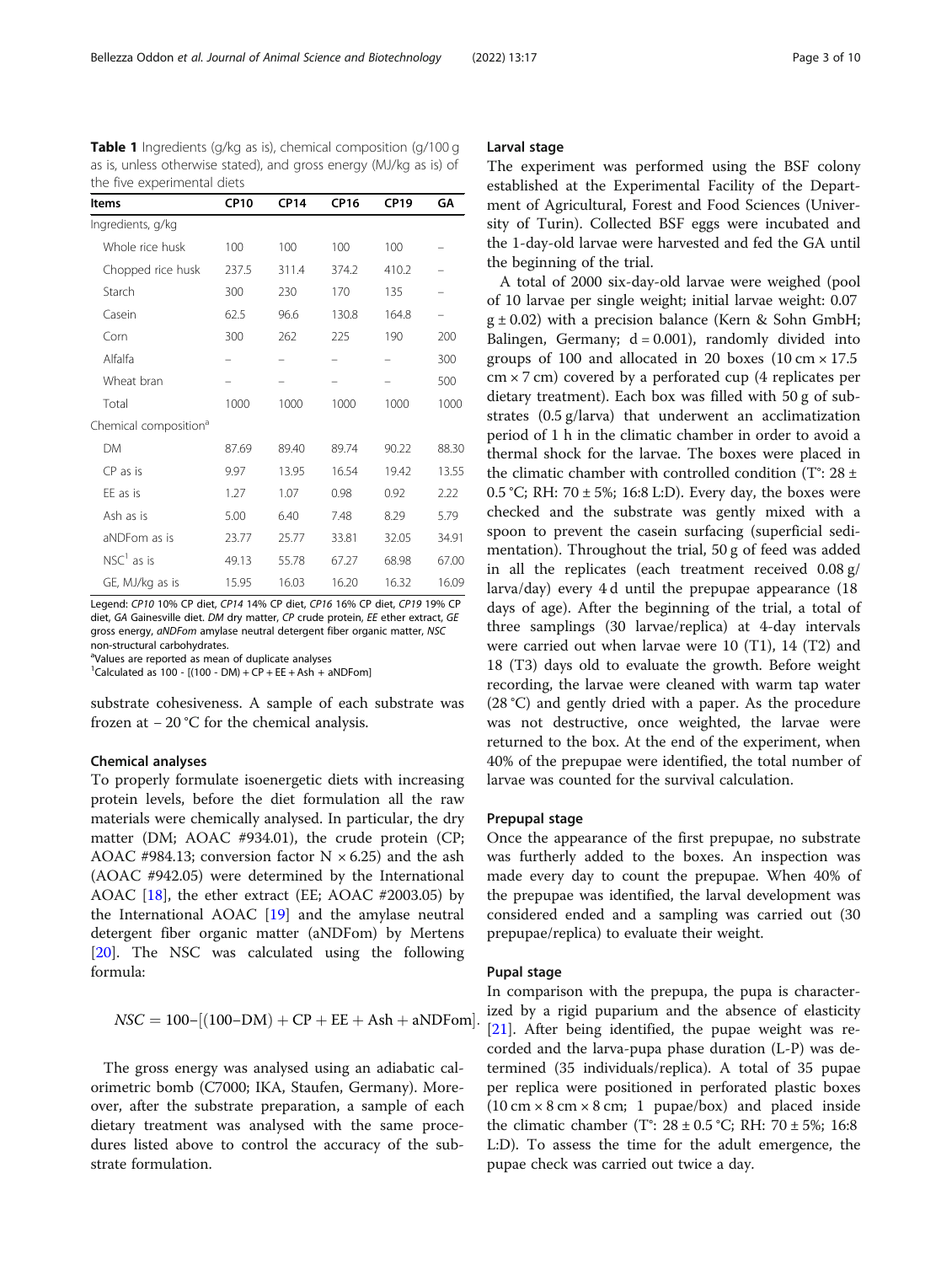The days needed for the adult emergence for each pupa (pupa-fly phase duration [P-F]) were recorded. Once fly emerged, the sex of the fly and the weight (fly live weight [FLW]) were recorded. The flies were not fed during their lifetime.

In order to record the FLW, the containment boxes were individually weighted. The FLW was then calculated as the difference between the weight of the box with the fly and the exuvia, and the weight of the empty box and the exuvia recorded at the fly death. The flies were kept in the same climatic chamber of the larvae, prepupae and pupae. At the death, the dead fly weight (DFW) and the exuvia weight (EW) were recorded. The DFW was used for the calculation of the weight reduction (WR) percentage between the FLW and DFW. Moreover, the fly life span (FLS, days) was also evaluated. In absence of fly emergence, after 1 week since the death of the last fly per each experimental treatment (minimum time: 3 weeks, maximum time: 1 month), the pupae were declared dead and the emergence rate (ER) was calculated.

$$
ER = \frac{n^{\circ}emerged \text{ flies } \times 100}{n^{\circ}pupae \text{ collected per treatment}}
$$

The effect of the sex on adult stage parameters was finally assessed.

#### Development score

With the aim of setting up a development score, before the beginning of the trial, a total of 200 pupae in different intra-puparial stage were dissected in order to evaluate their development status. On the basis of this preliminary study (data not shown), in addition to the research carried out by Barros-Cordeiro et al. [[22\]](#page-9-0), a photographic-development score has been fine-tuned. A score from 0 to 4 was assigned based on the

1 3  $\Omega$ 2 4 Fig. 1 Photographic-development stage score of the non-emerged flies.  $0 =$  absence of formation,  $1 =$  anatomical formation of the fly without pigmentation,  $2 =$  presence of the fly with pigmented eyes,  $3 = fly$  with the pigmented thorax,  $4 =$  presence of an anatomically complete fly

characteristics of the fly (Fig. 1). The 0 corresponded to the absence of formation, 1 to the anatomical formation of the fly without pigmentation, 2 to the presence of the fly with pigmented eyes, 3 to the fly with the pigmented thorax, and 4 to the presence of an anatomically complete fly. At the end of the trial, all the dead pupae were dissected to determine the development stage of the fly.

#### Statistical analysis

The statistical analysis was performed using the IBM SPSS Statistics software (V27.0.0). The normality or non-normality distribution of the collected data was determined by Shapiro-Wilk test. The experimental unit for all the analysed parameters for the larval, prepupal, pupal and adult stages was the box. On the contrary, the fly represented the experimental unit for the adult ER. Data related to the GA substrate were excluded from the statistical analysis as it was considered as the environmental control only. The larval weights were analysed by fitting a generalized linear mixed model that allowed them to depend on two fixed effects (diet and time [plus, accordingly, their interaction]) through a gamma probability distribution with a nonlinear link function (log). The replicate was included as a random effect to account for repeated measurements on the same box. The interactions between the levels of the fixed factors were evaluated by means of pairwise contrasts.

One-way ANOVA (post-hoc test: Tukey) was, instead, used to compare the L-P phase and the larval survival among the experimental diets. Differently, prepupae and pupae data were tested by Kruskal-Wallis test (post-hoc test: Dunn's Multiple Comparison Test). Finally, the adult stage data were analysed by fitting either a general or generalized linear mixed model, with the only exception of the ER being evaluated with the one-way ANOVA test (post-hoc test: Tukey). In particular, a general linear mixed model allowed the FLW and the EW to depend on two fixed effects (diet and sex [plus, accordingly, their interaction]), while a generalized linear mixed model allowed the WL, P-F duration and FLS to depend on the same fixed effects through a gamma probability distribution with a nonlinear link function (log). In both the statistical models, the replicate was included as a random effect to account for repeated measurements on the same box, and the interactions between the levels of the fixed factors were evaluated by means of pairwise contrasts. A likelihood-ratio test was also performed in case of not significant interaction terms, and, when necessary, a model simplification was applied by removing them from the statistical models. The results were expressed as mean (L-P phase, larval survival, prepupal and pupal weights, and ER) or least square mean (larval weight, FLW, WL, EW, P-F duration

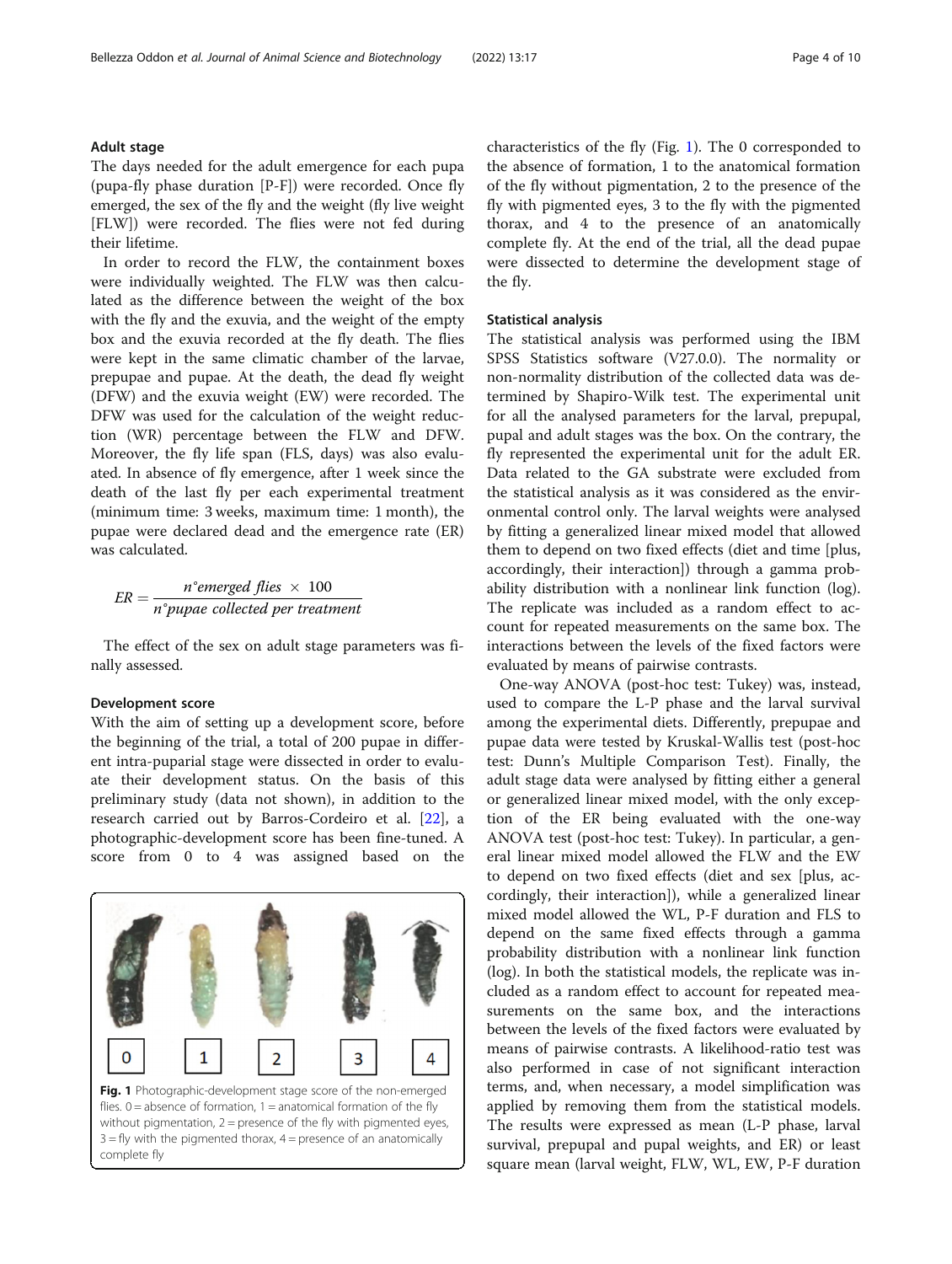and FLS) and pooled standard error of the mean (SEM). The level of significance considered was < 0.05.

#### Results

## Larval stage

Data recorded for larvae grown on GA diet were consistent with those usually recorded in the experimental facility (data not shown) and allowed to exclude any environmental issues during the trial. At the beginning of the trial, the larvae weight was homogeneous in all the dietary treatments  $(0.070 \pm 0.001; P > 0.05)$ . Considering the whole larval stage (Table 2), the CP16 and the CP14 treatments were significantly different (0.170 and 0.163, respectively;  $P < 0.001$ ). On the contrary, the weight of the CP19 larvae was intermediate, being comparable to the experimental diets with 14% and 16% of protein  $(P > 0.05)$ . The CP10 displayed a lower weight when compared to the other dietary treatments ( $P <$ 0.001). The sampling time influenced the weight of the larvae, as it reflected the physiological larval growth  $(P <$ 0.001).

Figure 2 shows the interaction between diet and time. The CP14, CP16 and CP19 treatments showed improved growth at 10 and 14 days old (T1 and T2, respectively) in comparison with the CP10  $(P < 0.001)$ . At 18 days old (T3), the CP19 group showed a lower weight when compared to CP14 larvae (0.223 and 0.238, respectively;  $P <$ 0.01). The CP10 and the CP16 groups did not differ from the other dietary treatments.

As regards the survival rate, no differences were observed among the experimental diets (CP 10–14-16: 89% and CP19: 90%,  $P > 0.05$ ).

#### Prepupal stage

Figure [3](#page-5-0) summarizes the prepupae weight. In particular, the CP10 treatment was statistically different from the CP19 group  $(P < 0.01)$ . On the contrary, the CP14 and the CP10 prepupae weight was intermediate between the lowest and the highest protein level  $(P > 0.05)$ . The GA prepupae appeared less heavy than those of the experimental diets.

#### Pupal stage

Table [3](#page-5-0) shows the effects of the dietary treatments on pupae weight, L-P phase duration and pupae score. In the pupal stage, the CP10 and CP14 treatments showed heavier pupae when compared to the CP16 and CP19

(0.188–0.194 and 0.172–0.174, respectively; P < 0.001). The CP16 and CP19 pupae had a similar weight (0.172 and 0.174;  $P > 0.05$ ). On the contrary, the environmental control (GA) displayed the numerically lowest weight.

As regards the L-P phase duration, the larvae that took the longest to pupate were the CP14 (21.80 d), while the shortest time was observed for the CP16 (20.88;  $P <$ 0.001). The timing of the CP19 treatment was comparable to the CP10 and CP14 groups  $(P > 0.05)$ , while it was statistically different from the CP16 treatment ( $P <$ 0.001). The GA insects showed a L-P duration time of 16.43 d, thus being apparently shorter than the ones reported in the PSPID.

All the development scores applied to the moribund pupae were close to 4 and no significant differences between the dietary treatments were recorded  $(P > 0.05)$ .

#### Adult stage

The effects of the dietary treatments and sex on the adult stage parameters are reported in Tables [4](#page-6-0) and [5](#page-6-0). No differences among the diets were reported for FLW, WR and EW  $(P > 0.05,$  Table [4](#page-6-0)). On the contrary, the sex influenced the weight of the exuvia, which was greater in the females than the males  $(P < 0.01$ , Table [4](#page-6-0)). The P-F duration time was not affected by the dietary treatments, the sex and the interaction between the two factors ( $P > 0.05$  $P > 0.05$ ; Table 5). Fly sex had an effect on the FLS ( $P < 0.05$ , Table [5\)](#page-6-0). In particular, the males lived almost a day longer than the females  $(P < 0.01)$ . The CP19 female flies also showed a longer lifespan when compared to the females from the other groups ( $P < 0.01$ , Fig. [4](#page-7-0)). Regarding ER, no differences were observed

**Table 2** Effects of diet, time and interaction between diet and time on larvae weight (1 larva/weight)

| Diet (D)<br>Parameter |                 |             |                    |              | Time (T)        |                    | $\sim$ | $\sim$<br>SEM |       | P-value |       |            |
|-----------------------|-----------------|-------------|--------------------|--------------|-----------------|--------------------|--------|---------------|-------|---------|-------|------------|
|                       | <b>CP10</b>     | CP14        | CP16               | CP19         | 10d             | 14 d               | 18 d   |               |       |         |       | <b>DxT</b> |
| Weight                | $0.148^{\circ}$ | $0.163^{b}$ | 0.170 <sup>a</sup> | $0.168^{ab}$ | $0.083^{\circ}$ | ∩ วว1 <sup>D</sup> | 0.231ª | 0.004         | 0.001 | 0.001   | 0.001 | 0.001      |

Legend: CP10 10% CP diet, CP14 14% CP diet, CP16 16% CP diet, CP19 19% CP diet, GA Gainesville diet, d days old, SEM standard error of the mean. Means with different superscript letters (a, b, c) within the same row differ significantly (P < 0.05)

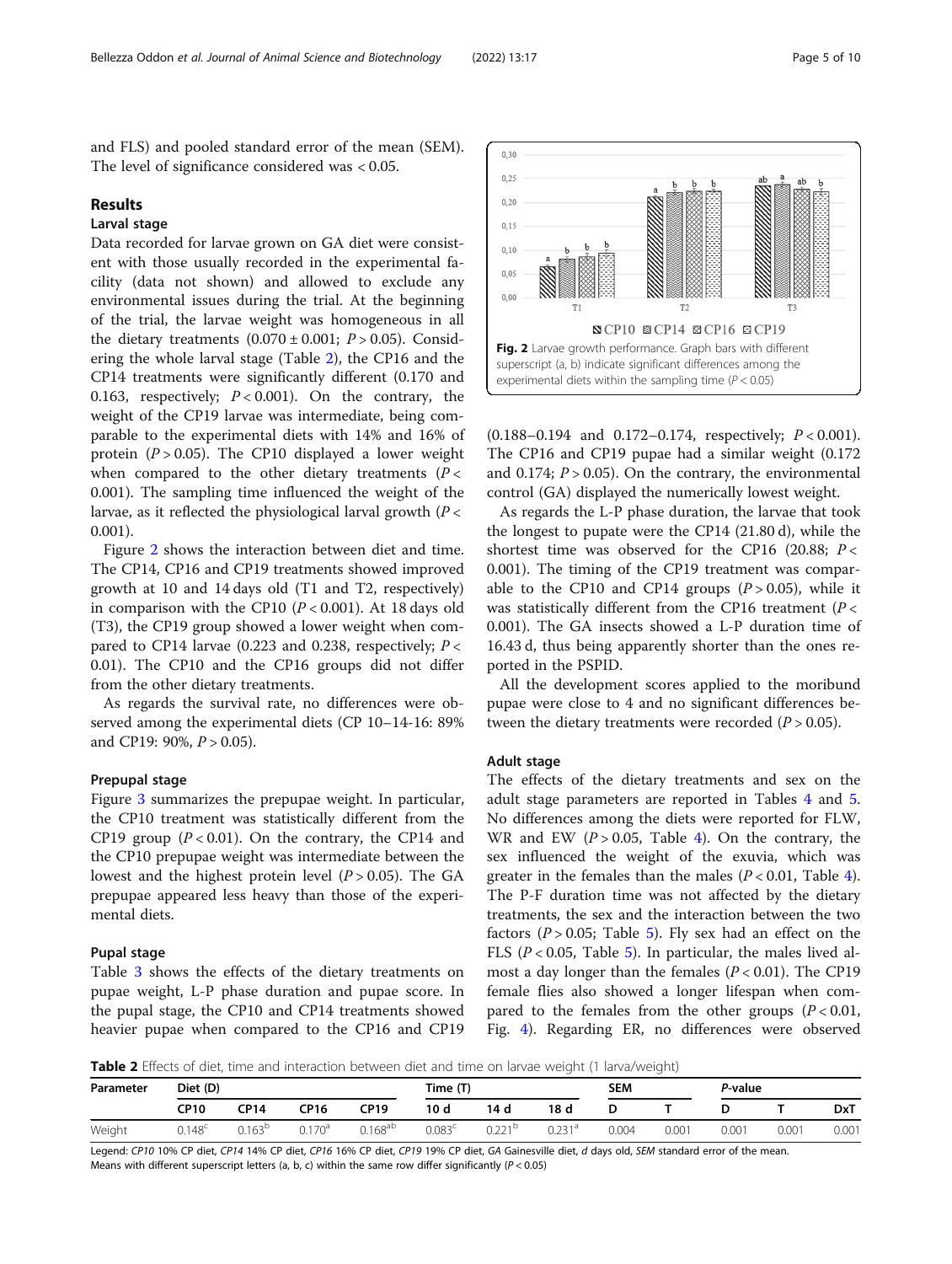<span id="page-5-0"></span>

among the experimental diets  $(P > 0.05)$ . Moreover, the ER displayed by flies reared on experimental diets were very low when compared to the ones reared on the GA diet, despite being in the same environmental conditions (CP10 37.1%, CP14 35.7%, CP16 25%, CP19 35% and GA 86,4%).

Means with different superscript letters (a, b, c) within the same row differ significantly  $(P < 0.05)$ .

#### Gainesville diet

Data regarding the larva, pupa and adult parameters recorded for the GA are summarized in Table [6](#page-7-0).

#### Discussion

#### Larval stage

To the author's knowledge, the present study is the first to evaluate the effects of isoenergetic diets with increasing levels of protein on the BSF larva development and flies-related parameters. The BSF is one of the most promising insect species for feed production given its ability to convert waste [[3\]](#page-8-0). However, determining the protein requirement can improve its efficiency and guarantee the optimization of the waste reduction. Handling has been reported to affect either the weight or the survival of the larvae [\[23\]](#page-9-0). However, since all the treatments in this experimental trial have undergone the same handling procedures, the impact derived from the manipulation of the larvae can be reliably excluded. The data related to the GA treatment fell within the typical ranges for each development stage, thus making possible to state that no environmental effects altered the herein obtained results. During the whole larval development, the protein level that gave the best result in terms of growth was the 16% on the DM. This result is in agreement with that obtained by Lalander et al. [[8\]](#page-8-0) on the larvae reared on poultry feed with a protein content of 17.3% DM, but not with the weight of those raised on primary sludge containing the 16.9% CP on DM. In particular, the average weight of the larvae at 18–20 days of age grown on the poultry feed lied in a range between 200 to 250 mg per larva, while that of the larvae grown on the primary sludge was in 100–150 mg range [\[8](#page-8-0)]. Considering the limited protein variation between the two diets, it is presumed that the difference in weight is not due to the protein content, but to the other macronutrients.

At 10 and 14 days of age, the CP10 larvae showed the lowest weight when compared to the other experimental treatments. The CP10 larvae weight (10 days old) was in agreement with that recorded by Meneguz et al. [\[6](#page-8-0)] on the vegetables and fruit (VEGFRU) substrate with 11.9% DM of protein level (about 60 mg/larva). On the contrary, at 14 days old, the CP10 larvae weight was almost twice that was recorded on the VEGFRU by the same authors. Considering 18-day-old larvae, the protein level that gave the best result in terms of weight was the one containing 14% of protein on DM (238 mg/larva). Differently, Lalander et al.  $[8]$  observed the lowest larvae growth  $(0-50 \text{ mg})$ larva) in a substrate with a protein level of 14.7% on DM. The results heterogeneity herein reported may be related to the type of supplied protein or the substrate texture. Since experimental diets with higher protein levels performed better in the first two growth periods, while the opposite trend was observed in the third one, it is possible to state that the protein level can be reduced in the last stages of larval development without affecting the growth performance. This condition, from a production point of view, allows the use of waste with a lower protein content in instars close to the prepupae. Given the reduced weight gain between 14 and 18 days of age, this moment can be considered the plateau phase. As a consequence, in terms of meal production, the 14th day of larvae life could be considered optimal. To reach this development stage with the best performance it is recommended to use protein levels equal to or greater than 14% on DM.

Table 3 Effects of the dietary treatments on pupae weight, larva-pupal phase duration and pupae score

| <b>Parameters</b> | Dietary treatments |                      | <b>SEM</b>         |              | GΑ    |        |       |
|-------------------|--------------------|----------------------|--------------------|--------------|-------|--------|-------|
|                   | <b>CP10</b>        | <b>CP14</b>          | <b>CP16</b>        | <b>CP19</b>  |       | -value |       |
| Weight, g         | $0.188^{\text{a}}$ | $0.194$ <sup>a</sup> | $0.172^{c}$        | $0.174^{D}$  | 0.004 | 0.000  | 0.154 |
| L-P duration, d   | $21.11^{bc}$       | 21.80 <sup>a</sup>   | 20.88 <sup>c</sup> | $21.57^{ab}$ | 0.104 | 0.000  | 16.43 |
| Score             | 3.98               | 3.98                 | 3.95               | 3.99         | 0.206 | 0.206  | 3.80  |

Legend: L-P larva-pupal phase duration (n° of days), CP10 10% CP diet, CP14 14% CP diet, CP16 16% CP diet, CP19 19% CP diet, GA Gainesville diet. Means with different superscript letters (a, b, c) within the same row differ significantly ( $P < 0.05$ )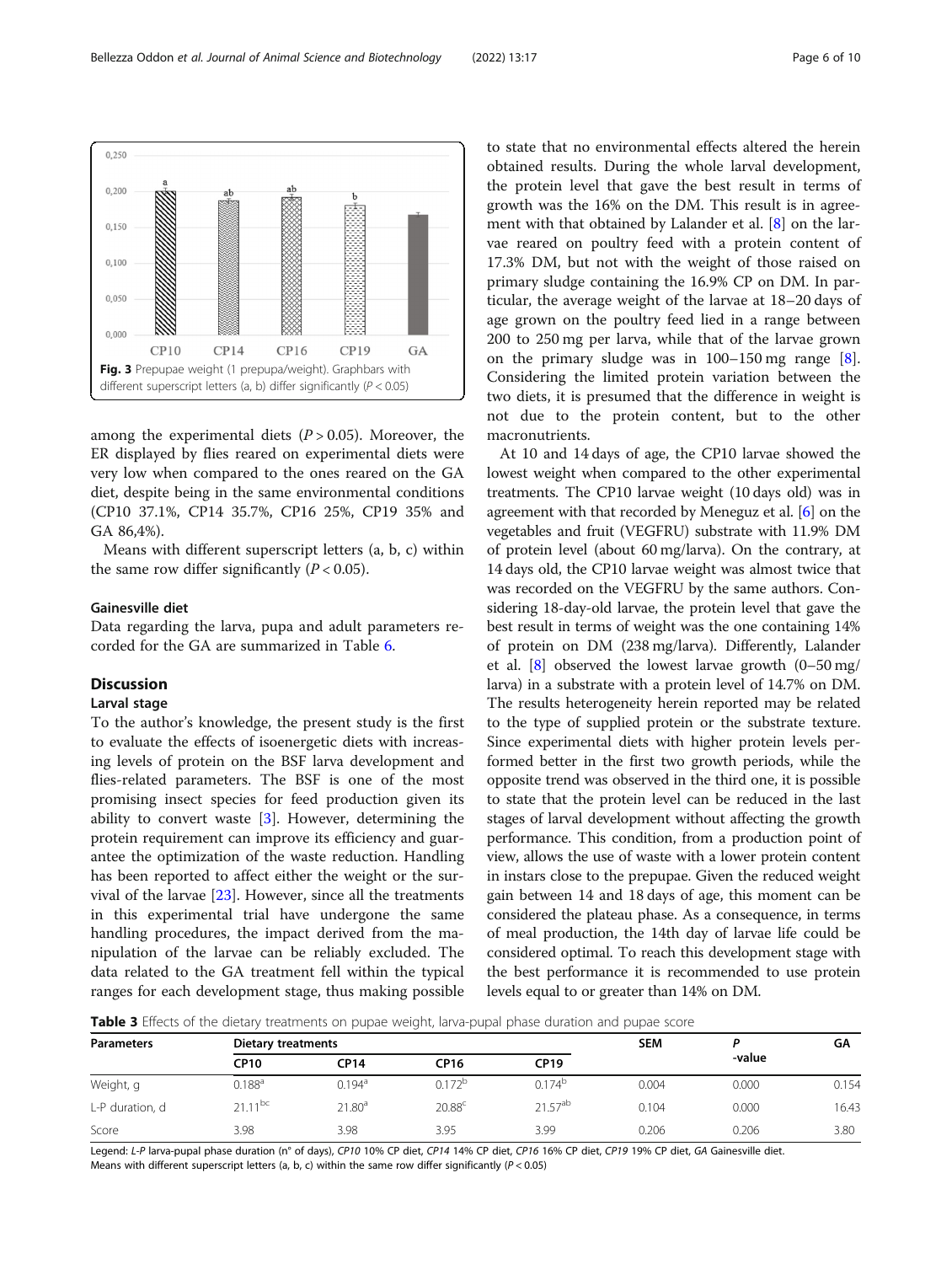| <b>Parameters</b> | Diet (D)    |             |       |             | Sex (S) |       |       | <b>SEM</b> |       | P-value |  |
|-------------------|-------------|-------------|-------|-------------|---------|-------|-------|------------|-------|---------|--|
|                   | <b>CP10</b> | <b>CP14</b> | CP16  | <b>CP19</b> |         | M     | D     |            | D     |         |  |
| <b>FLW</b>        | 0.126       | 0.139       | 0.134 | 0.124       | 0.140   | 0.121 | 0.010 | 0.007      | 0.647 | 0.076   |  |
| <b>WR</b>         | 48.87       | 48.16       | 49.27 | 50.24       | 47.34   | 48.86 | 3.031 | .246       | 0.155 | 0.068   |  |
| EW                | 0.023       | 0.023       | 0.024 | 0.024       | 0.025   | 0.022 | 0.001 | 0.001      | 0.303 | 0.001   |  |

<span id="page-6-0"></span>Table 4 Effects of diet and sex on the fly live weight, fly weight reduction and exuvia weight

Legend: CP10 10% CP diet, CP14 14% CP diet, CP16 16% CP diet, CP19 19% CP diet, GA Gainesville diet, FLW fly live weight, WR fly weight reduction, EW exuvia weight, SEM standard error of the mean

The larval survival rate was high in every treatment, being also greater than that observed by Oonincx et al. [[11\]](#page-8-0) in diets with different C:P ratios (72–86%) and Cammack et al. [\[10](#page-8-0)] in P:C balanced diet (57–62%). On the contrary, the rate registered in the present study was in agreement with that of Chia et al. [\[23\]](#page-9-0) on brewingwaste reared larvae. A reduced mortality rate means that the compositions of all diets met the minimum larval nutrient and physical requirements.

#### Prepupal stage

The weight of the prepupae ranged from  $0.180 g$  to 0.201 g was globally higher than that recorded in Cammack et al. [[10\]](#page-8-0) study (range: 0.080–0.110 g). Furthermore, in their study, the 70% humidity control diet performed better than the others with different C:P ratios and moisture content [\[10\]](#page-8-0). This result is in contrast to what was found in the present study, in which the GA control (30% of DM) showed the lowest weights. The data obtained from the prepupae of the CP16 treatment was slightly less than those of the Lalander et al. [\[8](#page-8-0)] research, where the BSF larvae were fed poultry feed-based diet (0.251 g). The prepupae of primary sludge treatment, as well as the larvae, showed a different weight when related to the results of the present study. The CP16 prepupae performed better even compared to the weight of the prepupae obtained by Spranghers et al. [\[5](#page-8-0)] on restaurant waste with a CP percentage of 15.7%. Since similar protein levels were not accompanied by similar results, it may be argued that the diversity of raw materials used in the experimental diets have a major influence, and that semi-purified ingredients would have been more easily metabolized and, consequently, assimilated. The CP10 treatment reported the highest values, with statistical differences against the CP19 diet. In the prepupae phase, the macronutrient par excellence that guarantees the reserve for the non-feeding phase is the lipid. For this reason, in the last stages of the mobile period, a reduction in the protein content may not cause any negative consequences on BSF growth.

#### Pupal stage

In the pupal stage, even in the last instar larvae and prepupae, the best performance in terms of weight were observed in the experimental diets with lower protein levels. Considering the time needed for larvae to reach pupae stage (L-P duration), all the experimental treatments showed values close or higher than 21 d, while GA larvae took about 16.5 d. It has been reported that the larvae development time is usually affected by the quantity of macronutrients in the diets, specifically lipids  $[24]$  $[24]$ . If the substrate is low in fat, the larvae need more time to acquire their fat body and, consequently, take longer to complete their growth [\[24](#page-9-0)]. This last statement agreed with our results, since the experimental diets were characterized by a lipid content that varied from 0.92 to 1.27% (as is), while the GA showed an EE value of 2.22% (as is). The absence of isolipidic diets may represent a limitation of the present study. However, at the same time, this gap represents the importance of determining the minimum macronutrient requirements in order to guarantee improved performance in all the phases of the BSF life cycle.

#### Adult stage

Data related to the life parameters may have been influenced by the rearing box. In particular, the flight space was reduced compared to the cages one. Moreover, it is possible to hypothesize a reduced energy consumption compared to the breeding conditions. Only the sex influenced the size of the flies and the exuvia weight. Specifically, the males tended to be smaller than the females, thus being in agreement with Jones and Tomberlin [\[25](#page-9-0)], which observed that, in their colony, the weight of the

Table 5 Effects of diet, sex and interaction between diet and sex on pupa-fly duration time and fly lifespan

| <b>Parameters</b> | Diet (D)    |      |      |             |                 | Sex(S) |       | <b>SEM</b> |                     | P-value |              |  |
|-------------------|-------------|------|------|-------------|-----------------|--------|-------|------------|---------------------|---------|--------------|--|
|                   | <b>CP10</b> | CP14 | CP16 | <b>CP19</b> |                 | M      |       |            | D                   |         | $D \times S$ |  |
| $P-F$             | 7.04        | 7.02 | 7.29 | 6.72        | $^{\prime}$ .19 | 6.84   | 0.281 | 0.218      | 0.090               | 0.248   | 0.365        |  |
| FLS               | 9.01        | 8.43 | 8.45 | 9.36        | 8.36            | 9.27   | 0.342 | 0.314      | $0.21$ <sup>*</sup> | 0.035   | 0.001        |  |

Legend: CP10 10% CP substrate, CP14 14% CP substrate, CP16 16% CP substrate, CP19 19% CP substrate, GA Gainesville diet, P-F pupa-fly duration time, FLS fly lifespan, SEM standard error of the mean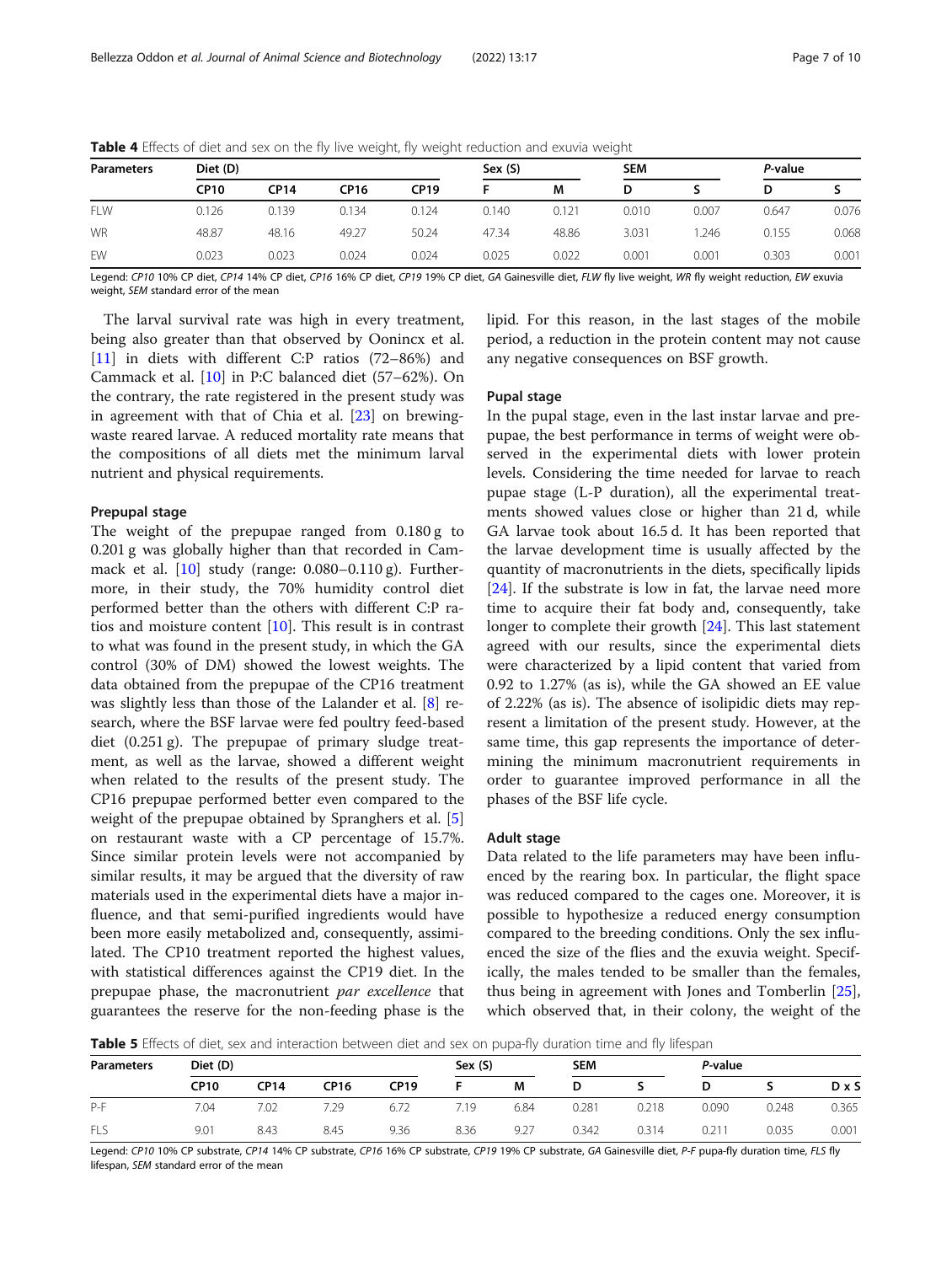<span id="page-7-0"></span>

males was constantly lower when compared to the females. The EW displayed the same results in relation to the sex, as it was significantly greater in the females than the males. The WR was not affected by the dietary treatments, but it showed a tendency to significance in relation to the sex as well. In particular, the males tended to show higher weight loss due to the longer lifespan when compared to females. Furthermore, females have been reported to display a highest quantity of dry matter, thus reliably explaining the reduced weight loss [\[26\]](#page-9-0). Gao et al. [\[27\]](#page-9-0) also observed a longer lifespan in males than females (10.32 and 9.31 d, respectively). The females accumulate higher energy reserve than males for the eggs production [\[28\]](#page-9-0). Since in the present trial the mating

**Table 6** Larva, pupa and adult parameters recorded for the environmental control

| Larvae (day old) | Weight, g |
|------------------|-----------|
| 6                | 0.070     |
| 10               | 0.089     |
| 14               | 0.204     |
| 18               | 0.167     |
| Pupae            |           |
| Weight, g        | 0.154     |
| L-P duration, d  | 16.43     |
| Score            | 3.80      |
| Adult            |           |
| WR, %            | 49.51     |
| FLW, g           | 0.103     |
| EW, g            | 0.019     |
| P-F duration, d  | 7.55      |
| FLS, d           | 8.10      |

Legend: L-P larva-pupal phase duration, WR fly weight reduction, FLW fly live weight, EW exuvia weight, P-F pupa-fly duration time, FLS fly lifespan

was not possible and the females lived less than the males, it is possible to speculate that the energy reserve accumulated for reproductive purposes – in absence of reproduction activity – was not channelled for other uses.

The females of the diet with the highest protein level lived longer than the others, thus making reasonable to hypothesize that the protein accumulated in the larval stage, unlike the energy, may have an effect on the adult life duration.

The total duration in days of the period between the pupal stage and the adult emergence was studied by Barros-Cordeiro et al. [[22](#page-9-0)]. These authors demonstrated that under controlled conditions  $(27 \pm 1.0 \degree C, 60 \pm 10\%)$ RH, 12:12 L:D), the P-F duration is 8 d. In the present study, the numerically shortest period (6.7 d) was recorded in the experimental treatment with the highest protein level (CP19). However, the differences between the treatments that took less time for the adult emergence and that took the longest (CP16) did not exceed 1 d. The difference in the results obtained from the two studies may derive from the adoption of different temperature and photoperiod conditions. Indeed, an increase in the temperature of the pupal mass can cause a pupal phase reduction, while an inadequate photoperiod can lengthen it [[29\]](#page-9-0).

The emergence rate was found to be extremely low in all the experimental groups. Considering that the dissected moribund pupae were at the most advanced development stage, it is possible to speculate that the reduced lipid intake of the practical semi-purified diets allowed the development of the fly in the puparium, but it was not sufficient to guarantee its emergence. Indeed, the experimental diets contained almost half of the lipid content (in percentage) compared to GA (CP10 was 43% less, CP14 52%, CP16 56% and CP19 58%). In Diptera, an eclosion hormone has been reported to influence the adult emergence [\[30](#page-9-0)]. Generally, the arthropod hormones involved in moulting and in other processes belong to the steroid class and are defined ecdysteroids [[31\]](#page-9-0). Since insects cannot synthesize cholesterol de novo from acetate, they are dependent on the cholesterol ingested during the nutritional phase [\[31\]](#page-9-0). For this reason, the lipid component has another important function in the emergence moment. In particular, the fly must have the force to open the operculum of the puparium and crawl out of it [\[30\]](#page-9-0). Moreover, in nature the black soldier fly prefers the underground as pupariation site, and, consequently, it needs to dig the way upward through the soil [[30\]](#page-9-0). Based on the above-reported argument, it is possible to hypothesize that, if the fly does not have an optimal quick-use lipid reserve, emerging may be hampered. This condition implies that, although a substrate guarantees good performance in the larval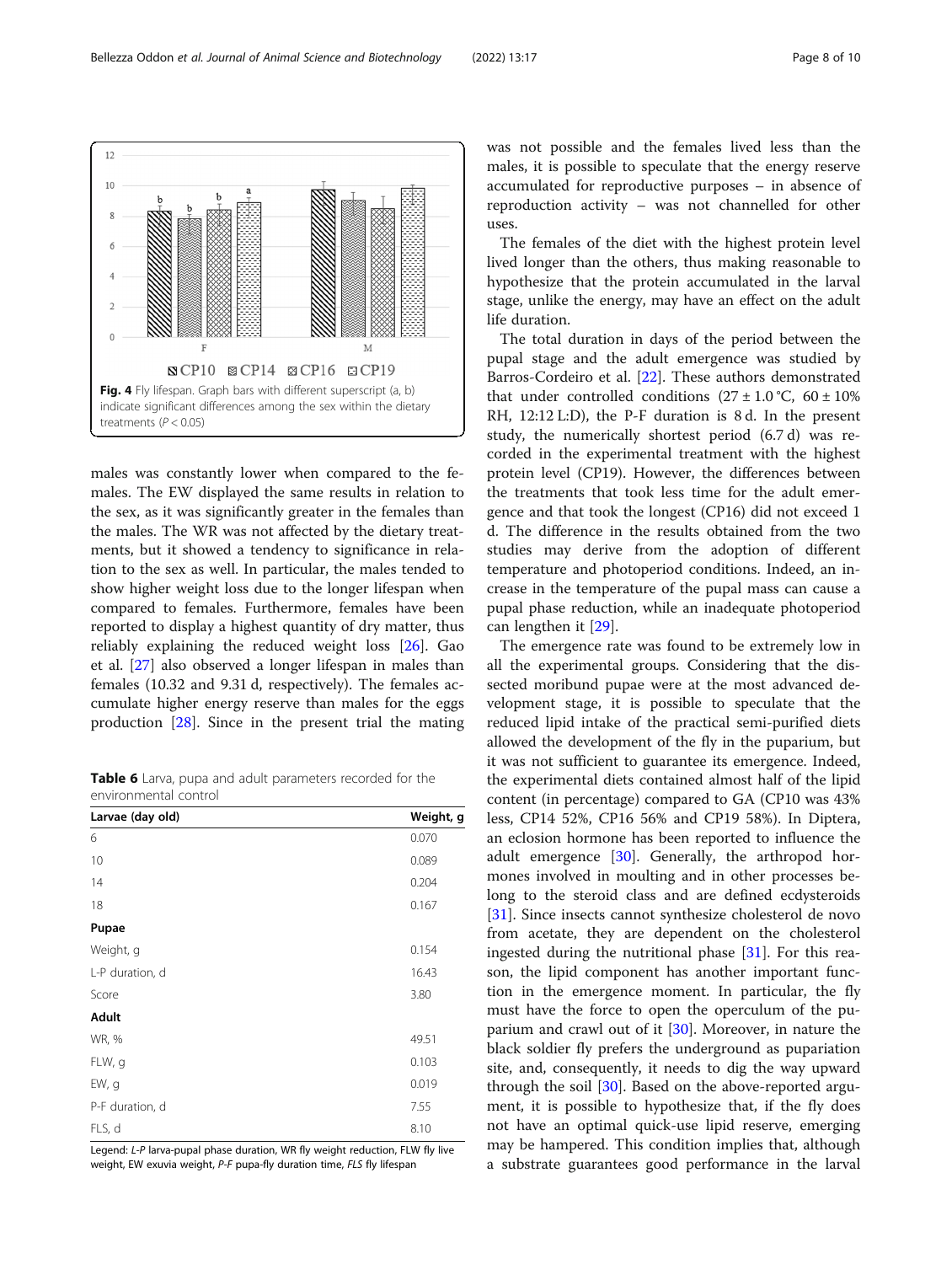<span id="page-8-0"></span>stage, it may generate disorders in the other phases of the life cycle. For this reason, the determination of the larvae nutritional requirements and the evaluation of the effects in prepupae, pupae and adults are necessary to formulate waste-based diets that do not lead to a deficit within the whole production cycle.

### Conclusion

The successful development of the BSF larvae in the PSPID demonstrates that they can be used for the determination of the nutritional requirements. Based on the results herein obtained, the optimal protein level for the maximum larvae size in the entire larvae stage might be considered 16% on DM, while at 18 days old the 14% on DM. Given the results obtained in the 18-day-old larvae, in the prepupa and pupa stages, it will be interesting to evaluate the possibility of using substrates with a lower protein content in the last development phases. The low adult emergence rate in PSPID diets may not be attributable to the protein, thus making the conduction of further researches mandatory in order to determine which nutrient deficiency leads to this outcome. Finally, this work lays the foundation for research in the evaluation of substrate qualitative assessment not only during the larval stage, but also in all BSF life history traits.

#### Abbreviations

BSF: Black soldier fly; P: Protein; C: Carbohydrate; GA: Gainesville diet; DM: Dry matter; CP: Crude protein; EE: Ether extract; GE: Gross energy; aNDFom: Amylase neutral detergent fiber organic matter; NSC: Nonstructural carbohydrates; SEM: Standard error of the mean; L-P: Larva-pupal; FLW: Fly live weight; DFW: Dead fly weight; EW: Exuvia weight; P-F: Pupa-fly; FLS: Fly lifespan; ER: Emergence rate

#### Authors' contributions

SBO, IB and LG conceived and designed the experiment, performed the trial and collected the experimental data. SBO and IB analysed the data. SBO carried out the chemical analyses. SBO wrote the first draft of the manuscript. All the authors critically reviewed the manuscript for its intellectual content and gave their approval for the final version to be published.

#### Funding

Research was supported by the Fondazione Cariplo project CELLOW-FEEP: Circular economy: live larvae recycling organic waste as sustainable feed for rural poultry (ID 2019–1944).

#### **Declarations**

Ethics approval and consent to participate Not applicable.

#### Consent for publication

Not applicable.

#### Competing interests

The authors declare that they have no competing interests.

Received: 19 July 2021 Accepted: 25 November 2021 Published online: 19 January 2022

#### References

- 1. Smetana S, Schmitt E, Mathys A. Sustainable use of Hermetia illucens insect biomass for feed and food: attributional and consequential life cycle assessment. Resour Conserv Recycl. 2019;144:285–96. [https://doi.org/10.101](https://doi.org/10.1016/j.resconrec.2019.01.042) [6/j.resconrec.2019.01.042.](https://doi.org/10.1016/j.resconrec.2019.01.042)
- 2. Gasco L, Biancarosa I, Liland NS. From waste to feed: a review of recent knowledge on insects as producers of protein and fat for animal feeds. Curr Opin Green Sustain Chem. 2020;6:67–79. [https://doi.org/10.1016/j.cogsc.202](https://doi.org/10.1016/j.cogsc.2020.03.003) [0.03.003.](https://doi.org/10.1016/j.cogsc.2020.03.003)
- 3. Raksasata R, Lima JW, Kiatkittipong W, Kiatkittipong K, Ho JC, Lame MK, et al. A review of organic waste enrichment for inducing palatability of black soldier fly larvae: wastes to valuable resources. Environ Pollut. 2020;267: 115488. <https://doi.org/10.1016/j.envpol.2020.115488>.
- 4. Wang YS, Shelomi M. Review of black soldier Fly (Hermetia illucens) as animal feed and human. Food foods 2017. 2017;6(10). [https://doi.org/10.33](https://doi.org/10.3390/foods6100091) [90/foods6100091.](https://doi.org/10.3390/foods6100091)
- 5. Spranghers T, Ottoboni M, Klootwijk C, Ovyn A, Deboosere S, De Meulenaer B, et al. Nutritional composition of black soldier fly (Hermetia illucens) prepupae reared on different organic waste substrates. J Sci Food Agr. 2017; 97(8):2594–600. [https://doi.org/10.1002/jsfa.8081.](https://doi.org/10.1002/jsfa.8081)
- 6. Meneguz M, Schiavone A, Gai F, Dama A, Lussiana C, Renna M, et al. Effect of rearing substrate on growth performance, waste reduction efficiency and chemical composition of black soldier fly (Hermetia illucens) larvae. J Sci Food Agr. 2018;98(15):5776–84. [https://doi.org/10.1002/jsfa.9127.](https://doi.org/10.1002/jsfa.9127)
- 7. Manurung R, Supriatna A, Esyanthi RR, Ramadhani EP. Bioconversion of Rice straw waste by black soldier fly larvae (Hermetia illucens L.): optimal feed rate for biomass production. J Entomol Zool Stud. 2016;4:1036–41.
- 8. Lalander C, Diener S, Zurbrügg C, Vinnerås B. Effects of feedstock on larval development and process efficiency in waste treatment with black soldier fly (Hermetia illucens). J Clean Prod. 2019;208:211–9. [https://doi.org/10.1016/j.](https://doi.org/10.1016/j.jclepro.2018.10.017) [jclepro.2018.10.017](https://doi.org/10.1016/j.jclepro.2018.10.017).
- 9. Barragan-Fonseca KB, Gort G, Dicke M, Van Loon JJA. Effects of dietary protein and carbohydrate on life-history traits and body protein and fat contents of the black soldier fly Hermetia illucens. Physiol Entomol. 2019; 44(2):148–59. <https://doi.org/10.1111/phen.12285>.
- 10. Cammack JA, Tomberlin JK. The impact of diet protein and carbohydrate on select life-history traits of the black soldier fly Hermetia illucens (L.) (Diptera: Stratiomyidae). Insects. 2017;8:56. [https://doi.org/10.3390/insects8020056.](https://doi.org/10.3390/insects8020056)
- 11. Oonincx DGAB, van Broekhoven S, van Huis A, van Loon JJA. Feed conversion, survival and development, and composition of four insect species on diets composed of food by-products. PLoS One. 2015;10(12):1–7. [https://doi.org/10.1371/journal.pone.0144601.](https://doi.org/10.1371/journal.pone.0144601)
- 12. Scott HM, Moellek MW, Hinnees SW. Studies with purified diets. Poult Sci J. 1957;36(5):1000–2. <https://doi.org/10.3181/00379727-95-23346>.
- 13. Goettsch M. Comparative protein requirement of the rat and mouse for growth, reproduction and lactation using casein diets. Nutr J. 1959;70(3): 307–12. <https://doi.org/10.1093/jn/70.3.307>.
- 14. Oltjen RR, Sirny RJ, Tillman AD. Purified diet studies with sheep. J Anim Sci. 1962;21(2):277–83. <https://doi.org/10.2527/jas1962.212277x>.
- 15. Kim KI, Kayes TB, Amundson CH. Purified diet development and reevaluation of the dietary protein requirement of fingerling rainbow trout (Oncorhynchus mykiss). Aquaculture. 1991;96(1):57–67. [https://doi.org/10.101](https://doi.org/10.1016/0044-8486(91)90139-X) [6/0044-8486\(91\)90139-X.](https://doi.org/10.1016/0044-8486(91)90139-X)
- 16. Lagoc J. Aqua Farm News. 1989;6:1–7.
- 17. Hogsette JA. New diets for production of house flies and stable flies (Diptera: Muscidae) in the laboratory. J Econ Entomol. 1992;85(6):2291–4. [https://doi.org/10.1093/jee/85.6.2291.](https://doi.org/10.1093/jee/85.6.2291)
- 18. AOAC International. Official methods of analysis of AOAC international. 17th ed. Association of Official Analytical Chemists: Gaithersburg; 2000.
- 19. AOAC International. Official methods of analysis of AOAC International. 17th; 2nd revision. Gaithersburg Association of Official Analytical Chemists; 2003.
- 20. Mertens DR. Gravimetric determination of amylase-treated neutral detergent fiber in feeds with refluxing in beakers or crucibles: collaborative study. J AOAC Int. 2002;85(6):1217–39.
- 21. Holmes LA, Vanlaerhoven SL, Tomberlin JK. Substrate effect on pupation and adult emergence of Hermetia illucens (Diptera: Stratiomyidae). Environ Entomol. 2013;42(2):370–4. [https://doi.org/10.1603/EN12255.](https://doi.org/10.1603/EN12255)